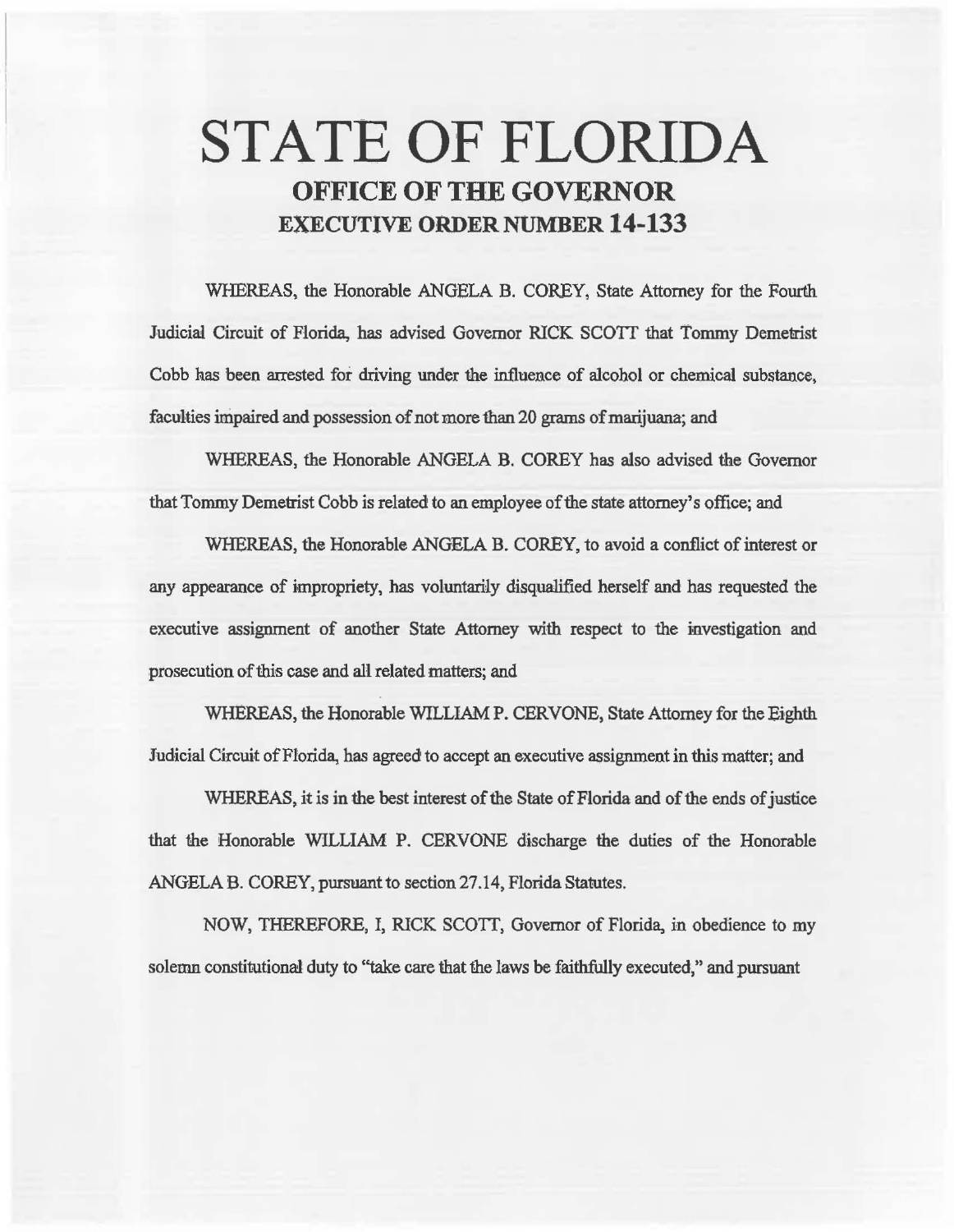to the Constitution and laws of the State of Florida, issue the following Executive Order, effective immediately:

## Section L

The Honorable WILLIAM P. CERVONE, State Attorney for the Eighth Judicial Circuit of Florida, referred to as the "Assigned State Attorney," is assigned to discharge the duties of the Honorable ANGELA B. COREY, State Attorney for the Fourth Judicial Circwt of Florida, as they relate to the investigation, prosecution and all matters related to Tommy Demetrist Cobb.

### Section 2.

The Assigned State Attorney or one or more Assistant State Attorneys and Investigators, who have been designated by the Assigned State Attorney, shall proceed immediately to the Fourth Judicial Circuit of Florida, and are vested with the authority to perform the duties prescribed herein.

#### Section 3.

All residents of the Fourth Judicial Circuit are requested, and all public officials are directed, to cooperate and render whatever assistance is necessary to the Assigned State Attorney, so that justice may be served.

### Section 4.

The period of this Executive Assignment shall be for one (1) year, to and including April 11, 2015.